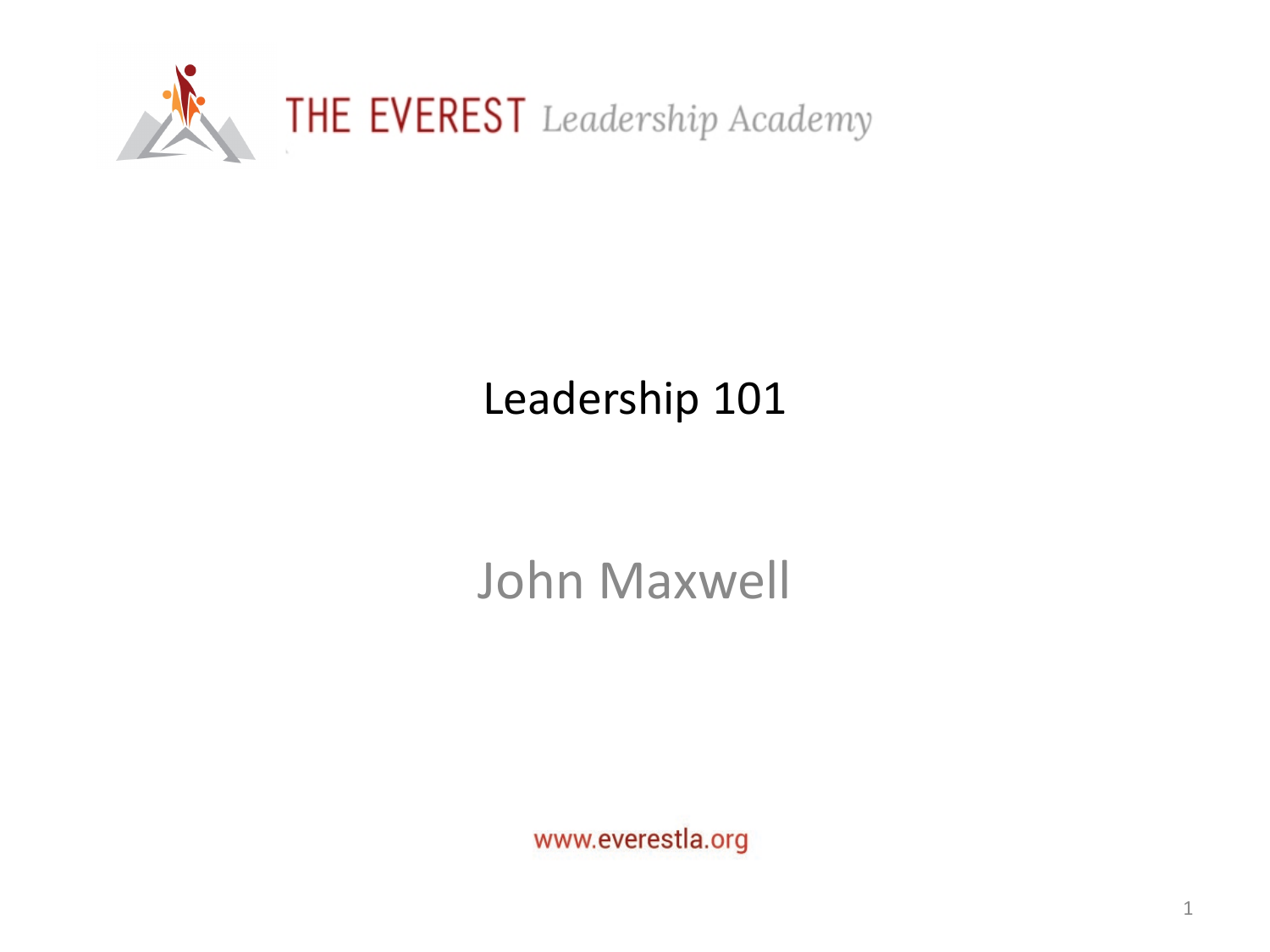

## Why Leadership 101?

- To be successful in life, a person needs to be able to master skills in four areas:
	- □ Relationships
	- □ Equipping
	- □ Attitude
	- □ Leadership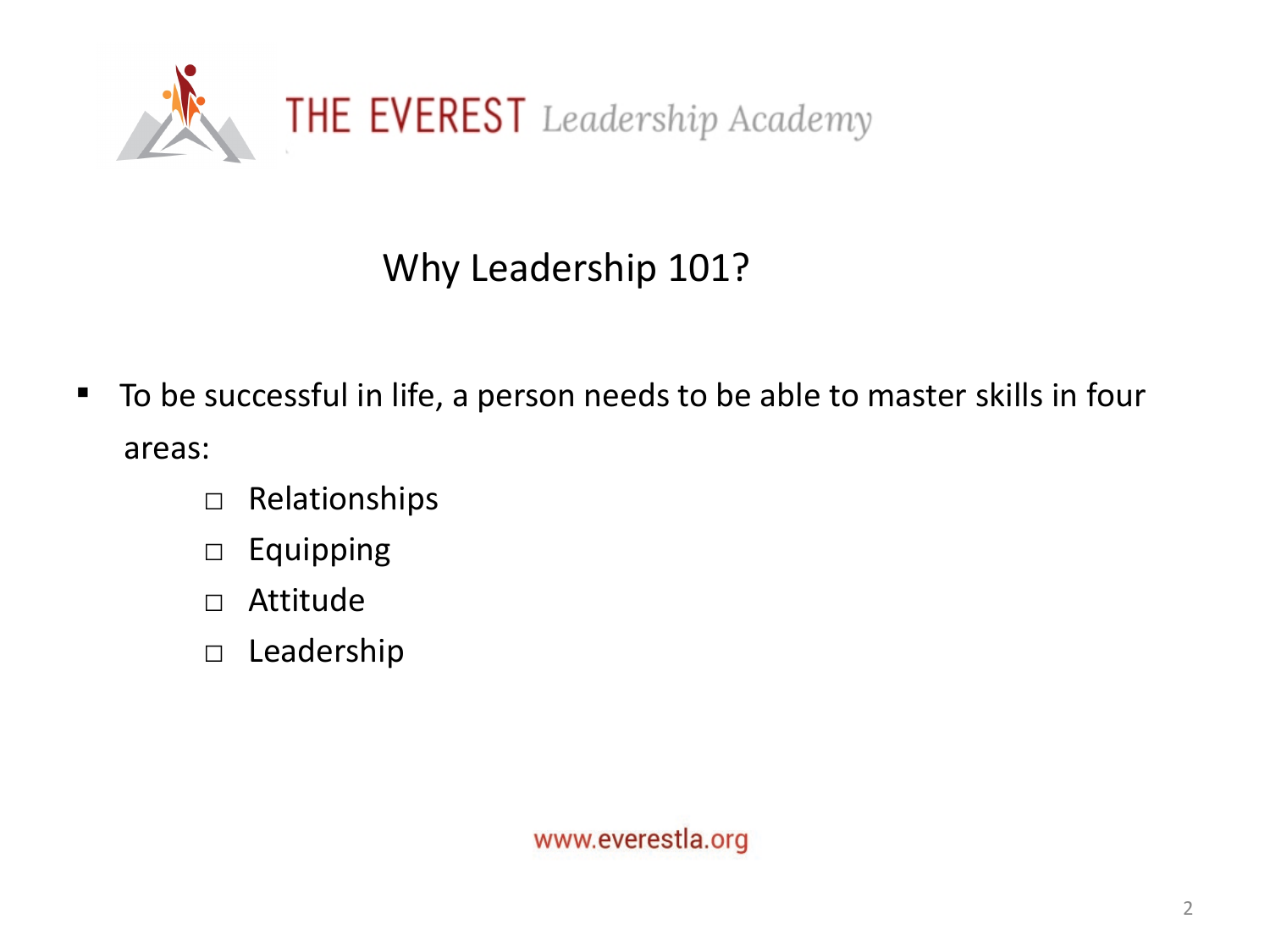

#### Why Should I Grow as a Leader?

- The higher the leadership, the greater the effectiveness
- The greater the impact you want to make, the greater your influence needs to be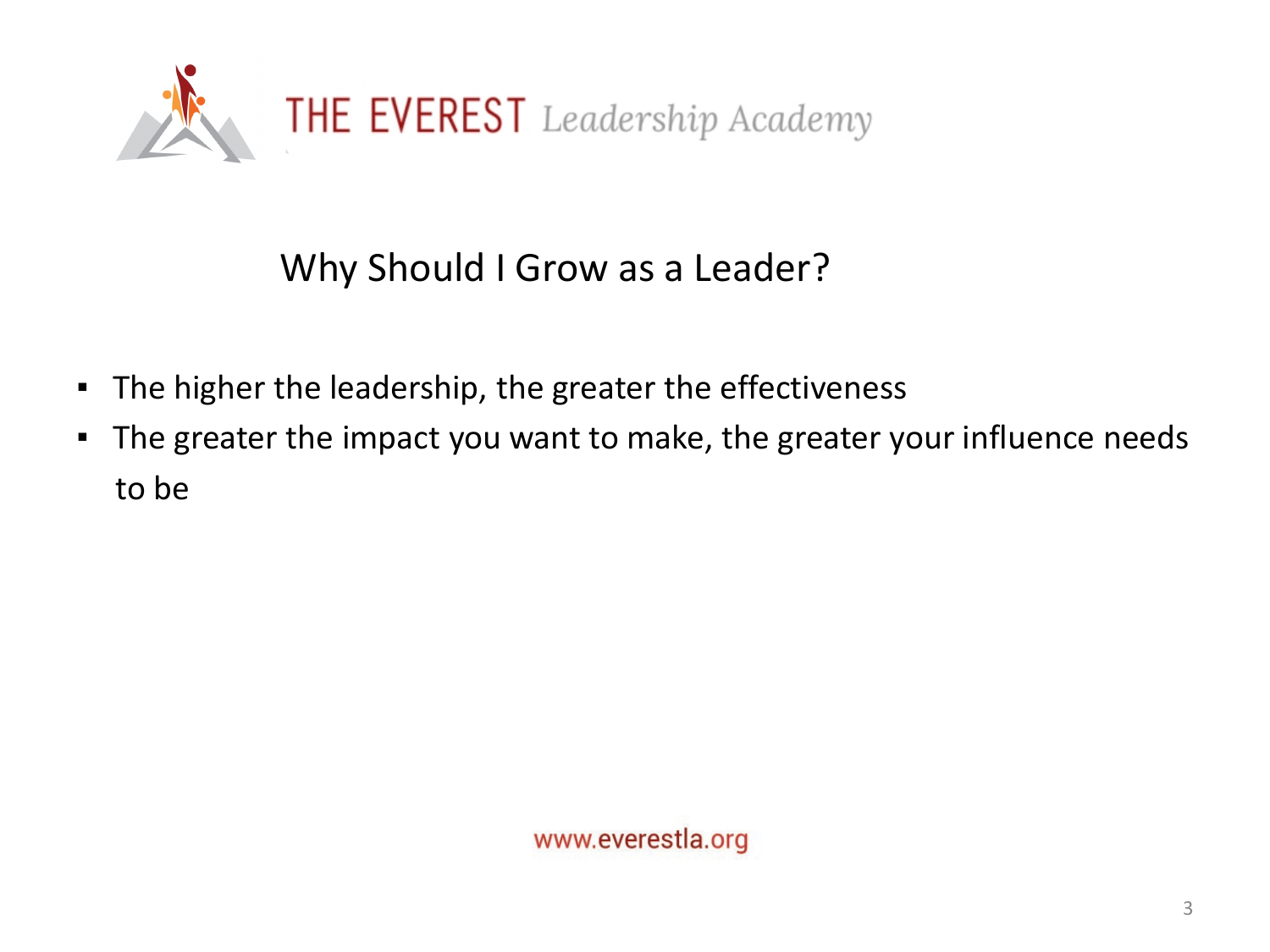

#### How Can I Grow as a Leader?

- Leadership is complicated has many facets:
	- □ Respect
	- □ Experience
	- □ Emotional strength
	- □ People skills
	- □ Discipline
	- □ Vision
	- □ Momentum
	- □ Timing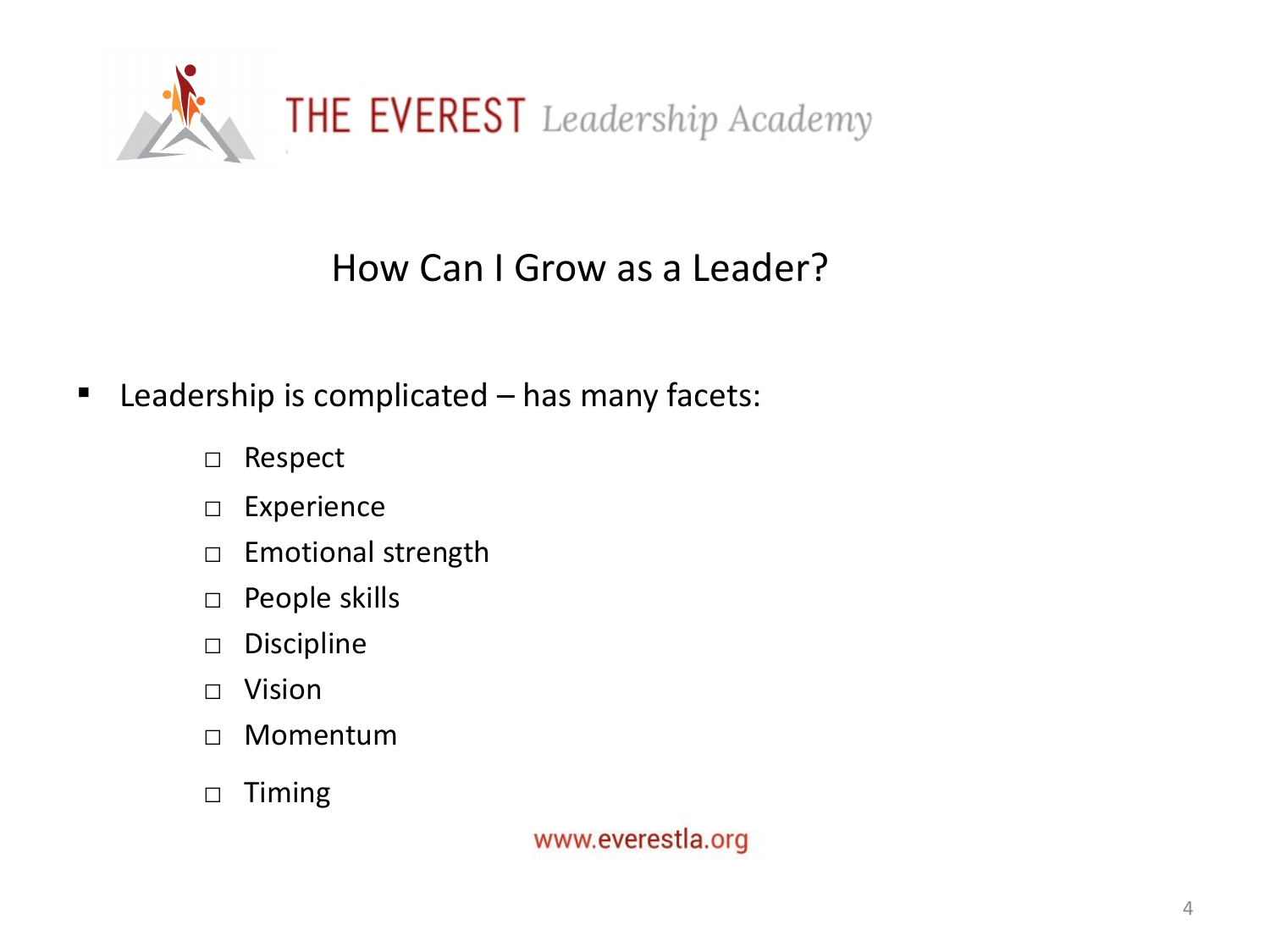

Four Phases of Leadership Growth

- 1. I Don't Know What I Don't Know
	- $\Box$  As long as a person doesn't know what he or she doesn't know, he or she doesn't grow
- 2. I know What I don't Know
	- $\Box$  To be conscious that you are ignorant of the facts is a great step to knowledge
- 3. I Grow and Know and it Starts To Show
	- $\Box$  Read books, listen to tapes regularly, attend seminars
- 4. I Simply Go Because Of What I Know
	- $\Box$  Your ability to lead becomes more automatic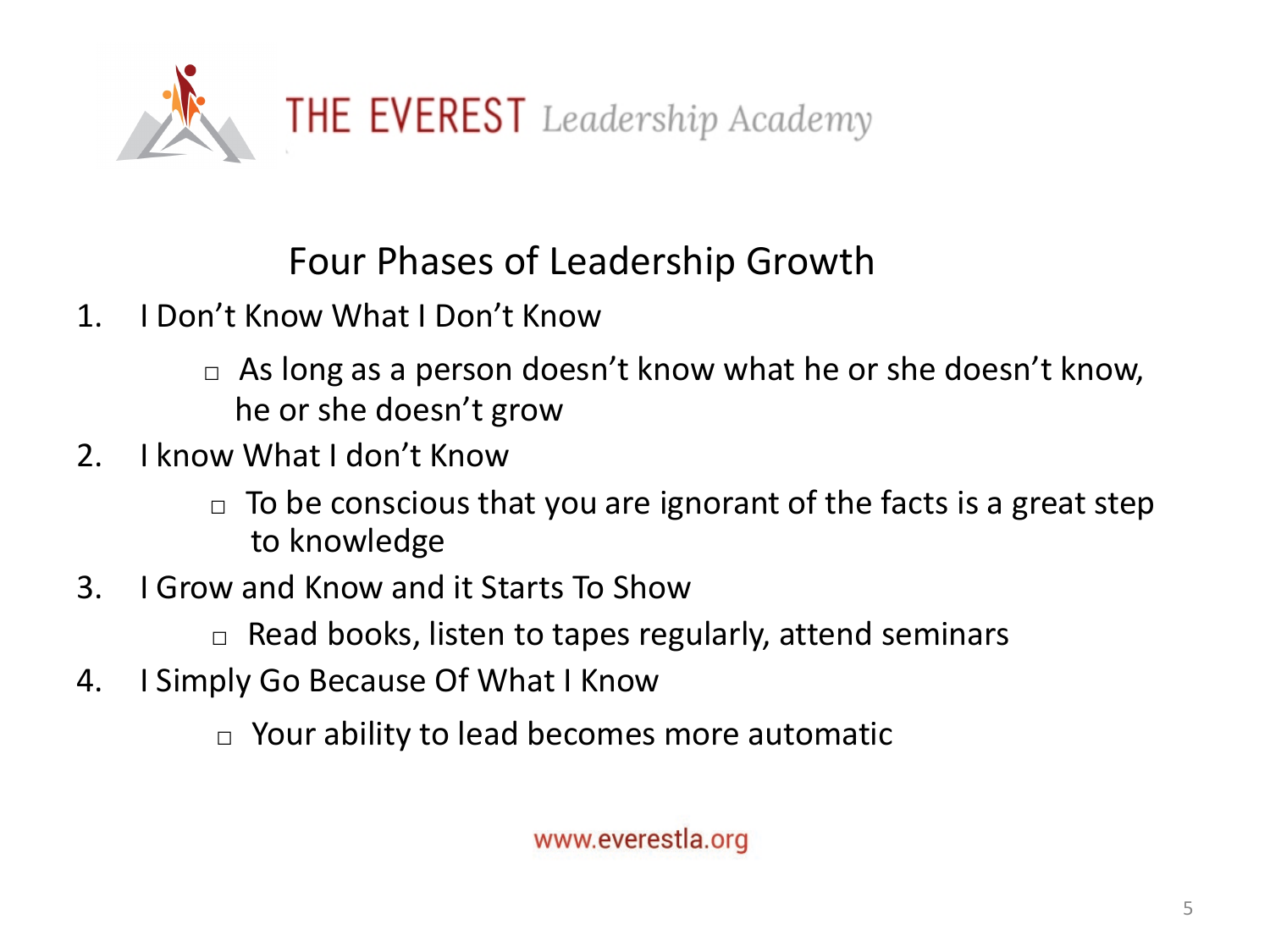

### How Can I Become Disciplined?

- The person you lead is you
- Challenge your excuses
- **EXECUTED Stay focused on results** 
	- $\Box$  Anytime you concentrate on the difficulty of the work instead of its results or rewards, you're likely to become discouraged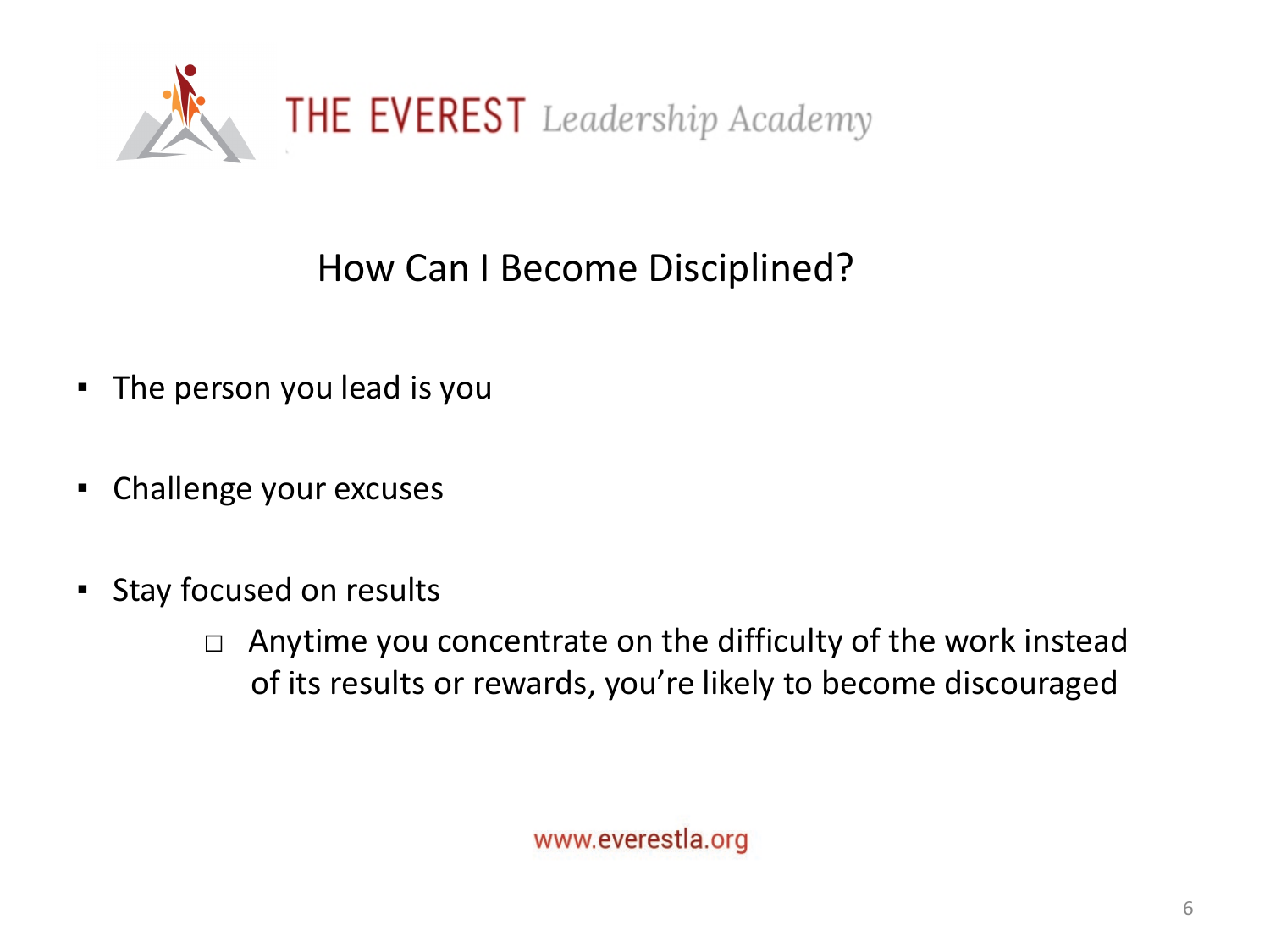

## How Should I Prioritize My Life?

- Examples of the Pareto Principle:
	- Time 20 % of your time produces 80% of the results
	- Counseling 20 % of the people take up 80% of our time
	- Products 20% of the products bring in 80% of the profit
	- Reading 20% of the book contains 80% of the content
	- Job 20% of the work gives us 80% of our satisfaction
	- Speech 20% of the presentation produces 80% of the impact
	- Donations 20% of the people will make 80% of the donations
	- Leadership 20% of the people will make 80% of the decisions
	- $\degree$  Organization 20% of the people account for 80% of the success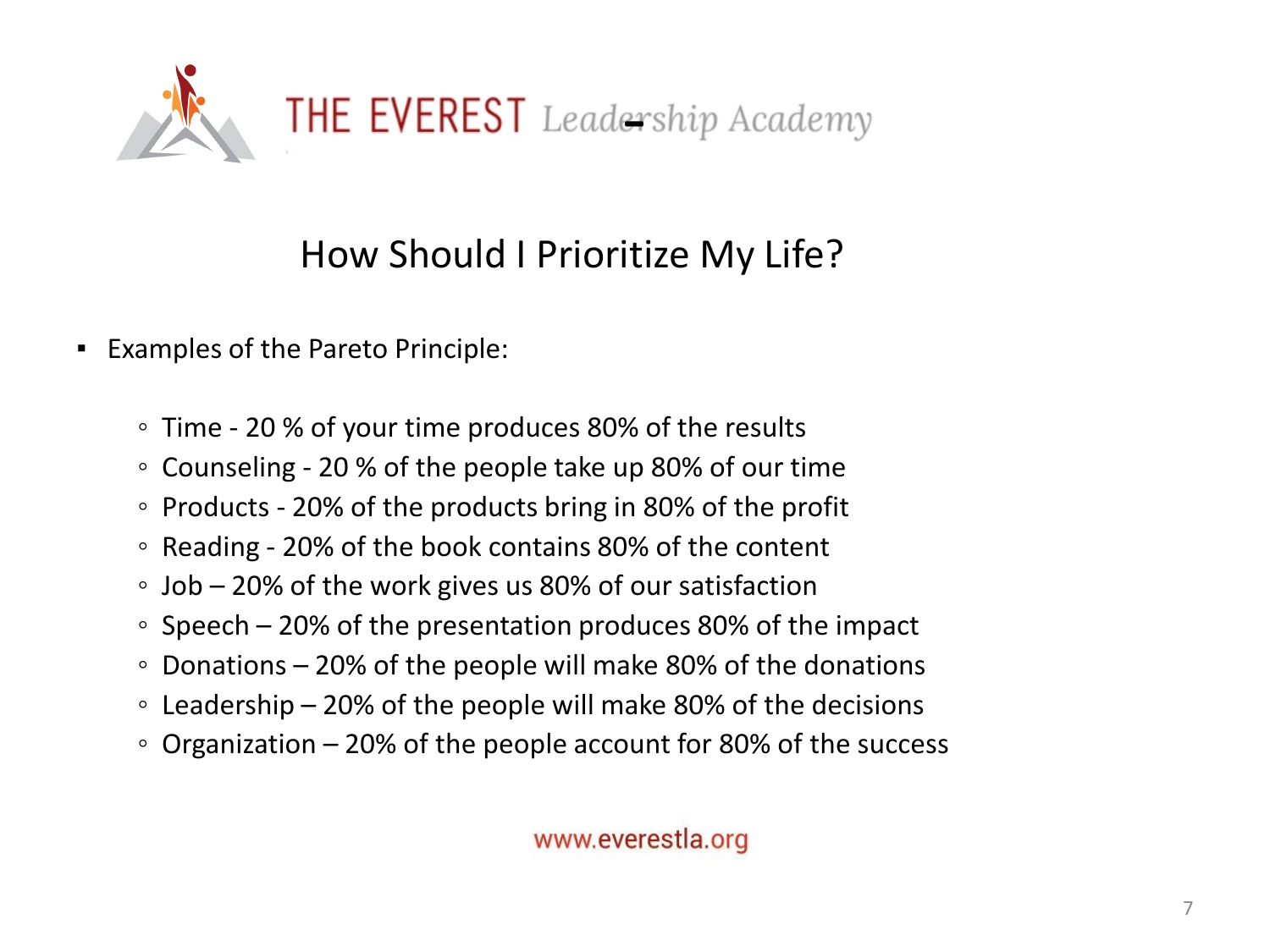

Following strategy increases organizational productivity:

- Determine which people are the top 20% producers
- Spend 80% of your "people time" with the top 20%
- Spend 80% of your personal development \$'s on the top 20%
- Determine what 20% of the work gives 80% of the return and train an assistant to do the 80% less-effective work
- Ask the top 20% to do on-the-job training for the next 20%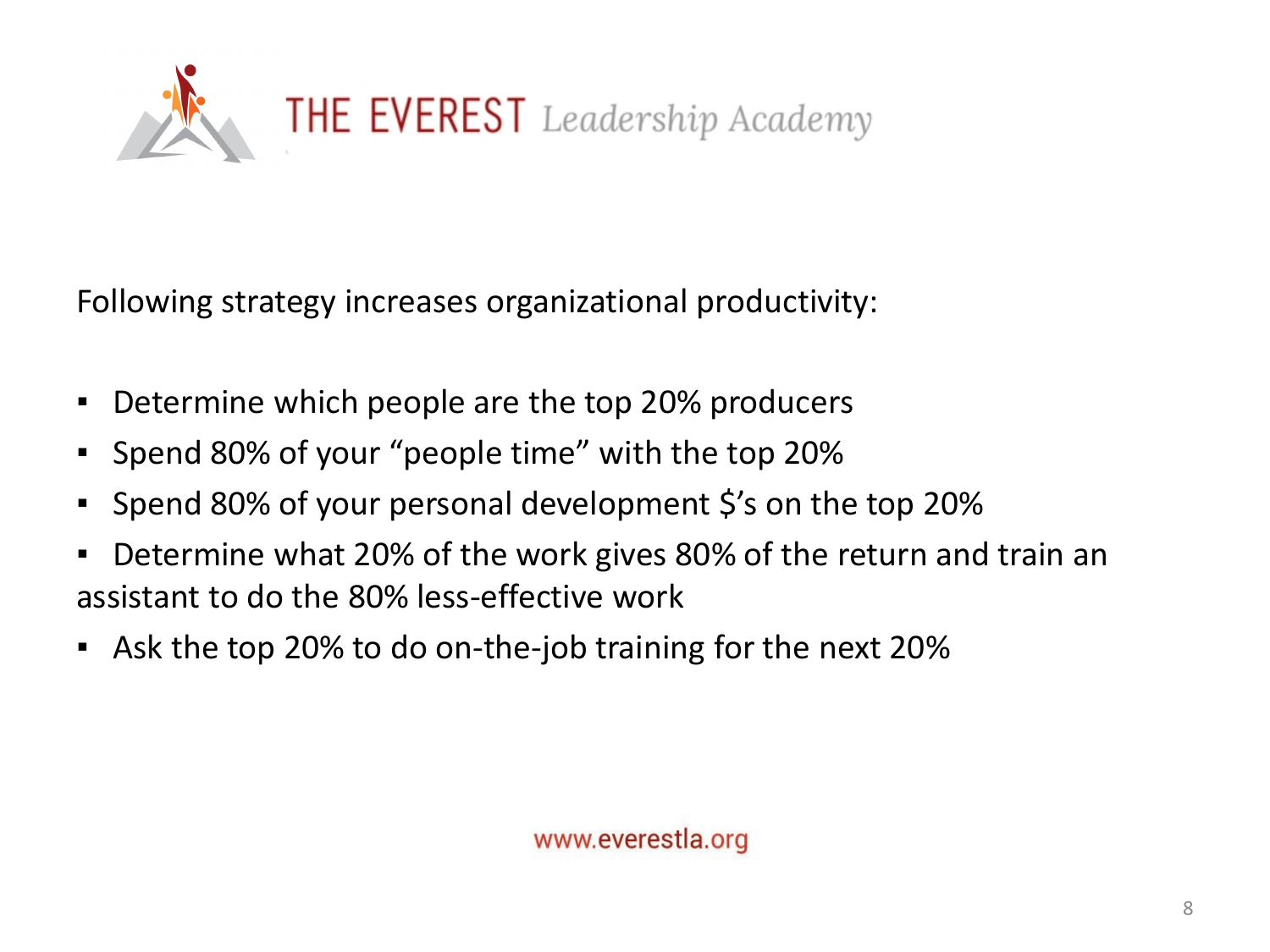

Prioritize Assignments:

- High importance / high urgency  $\Box$  Tackle these projects first
- **E** High importance / low urgency
	- □ Set deadlines
- Low importance / high urgency
	- □ Delegate it to a "can do" assistant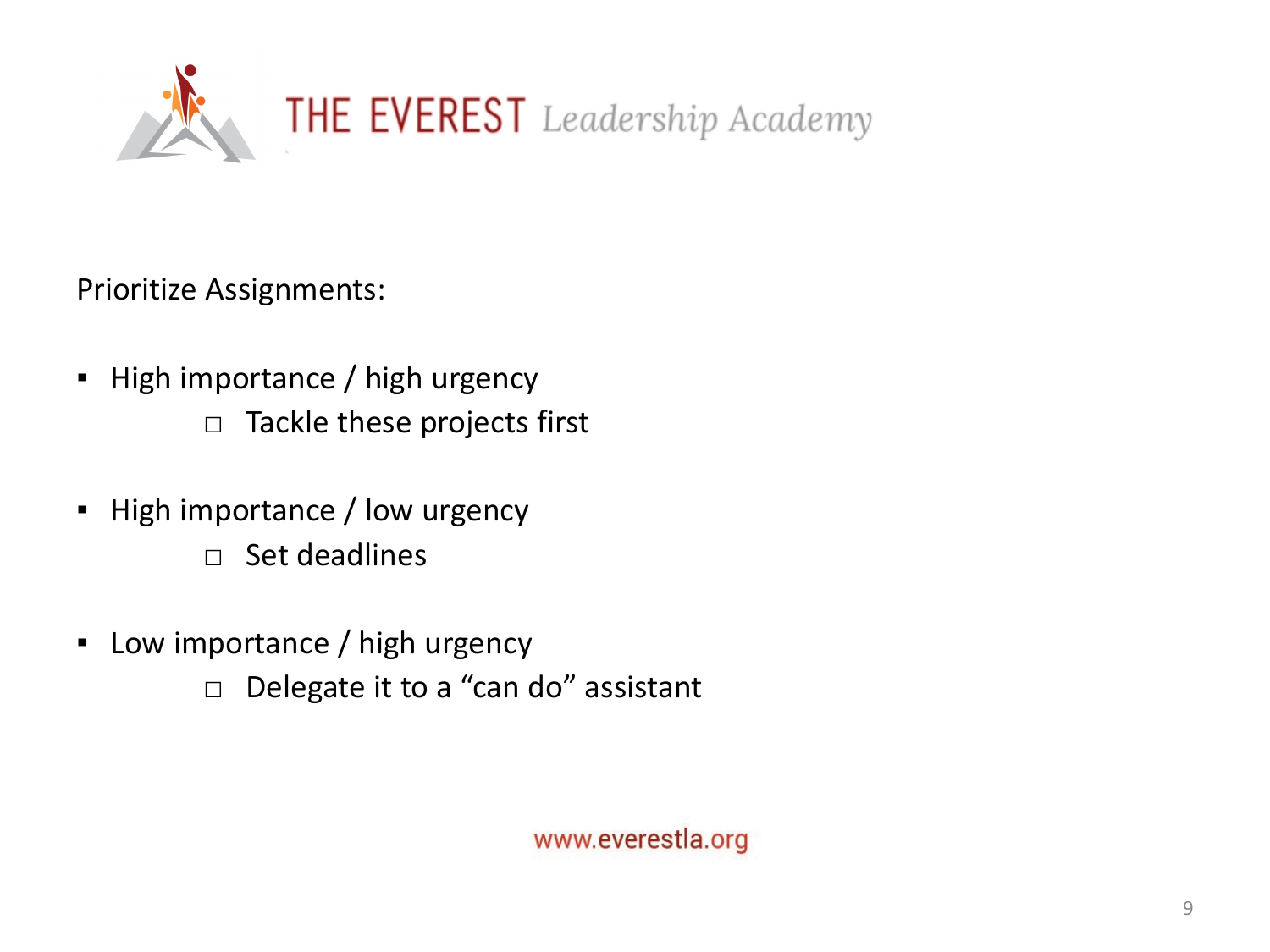

Choose or Lose

Initiate **React** 

Lead: pick up phone / make contact Listen: wait for the phone to ring Anticipate problems and all the Reacting to problems Invest time with people **Spend time with people** 

#### Leaders Followers

Fill the calendar by priorities Fill the calendar by requests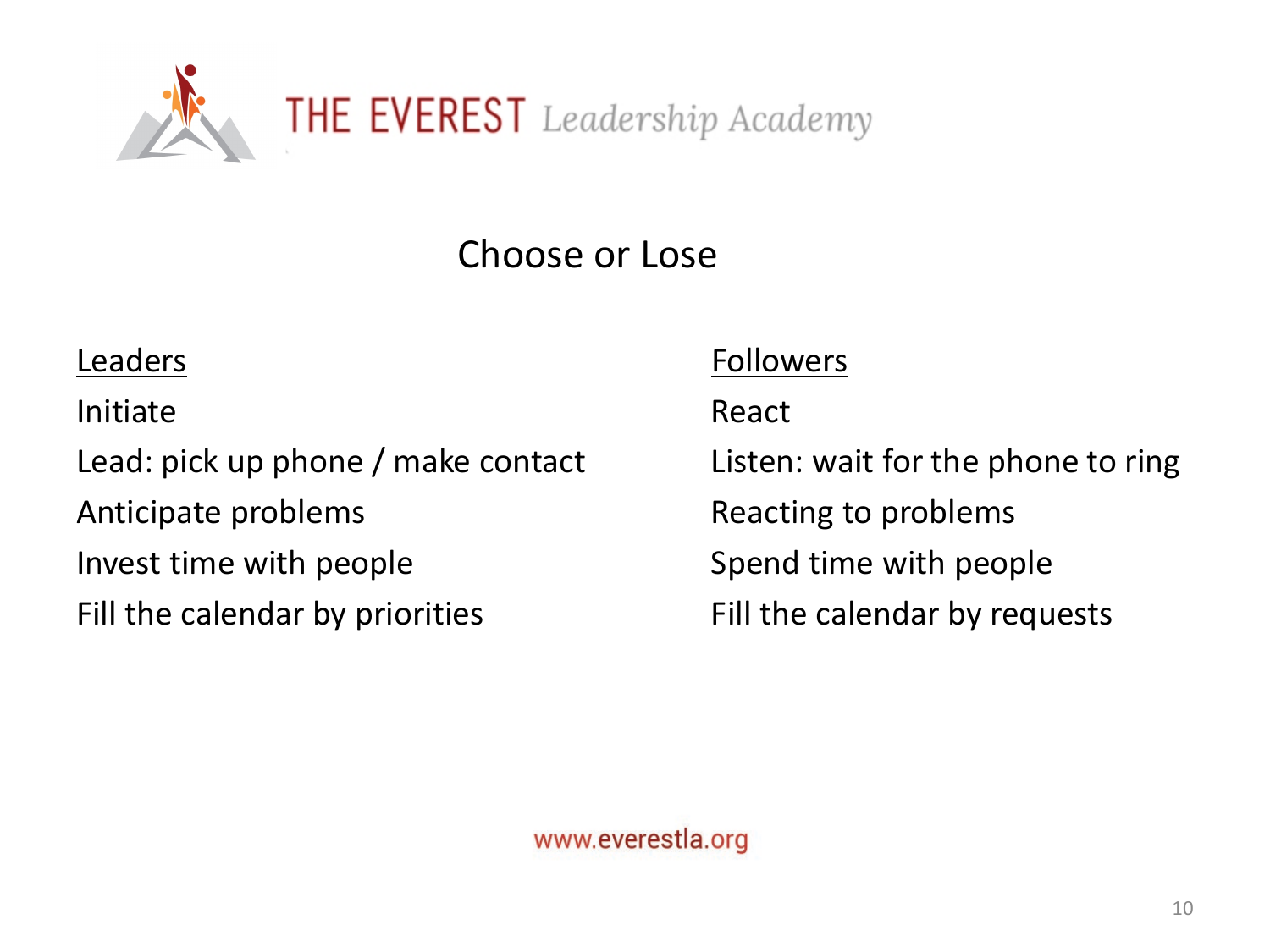

#### How Do I Develop Trust?

- **Trust is the foundation of leadership** 
	- □ Competence
	- $\Box$  Connection
	- □ Character
		- Character makes trust possible
		- Trust makes leadership possible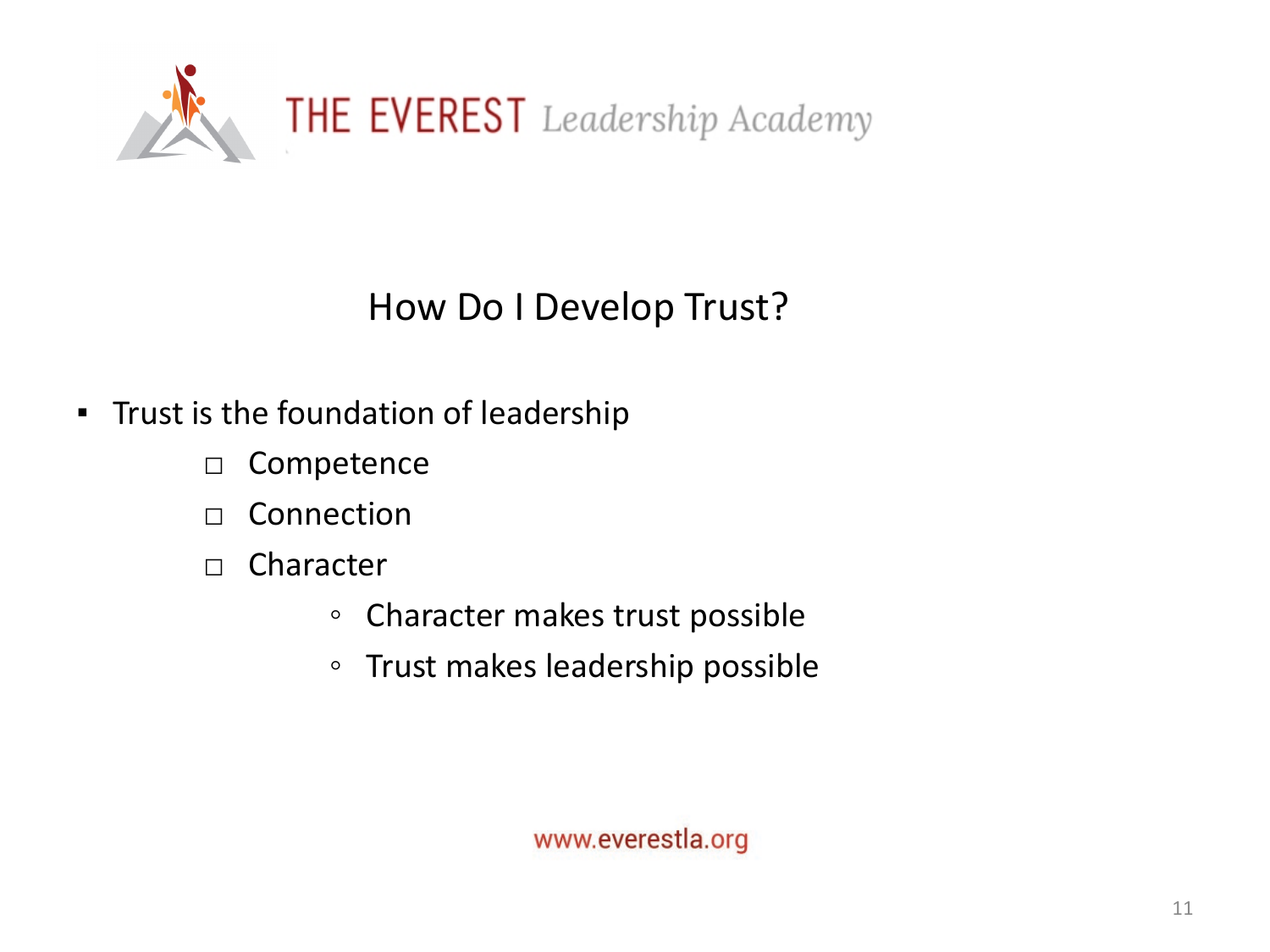

#### Character Communicates Respect

- How do leaders earn respect?
	- □ Making sound decisions
	- □ Admitting their mistakes
	- □ Organization ahead of personal agendas
	- $\Box$  Trust is critical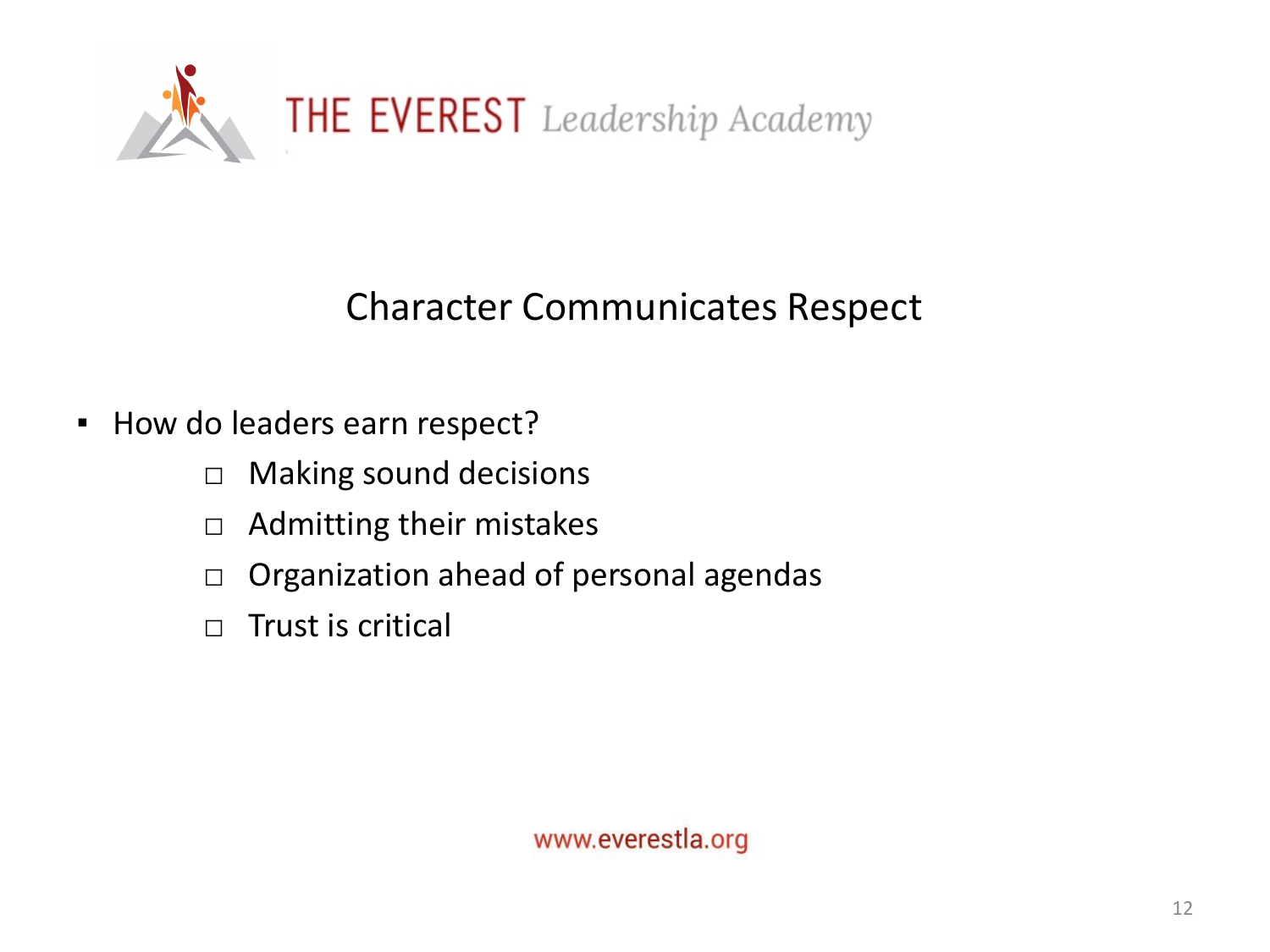

## Why is Influence Important?

▪ True leadership cannot be awarded, appointed, or assigned. It comes only from influence

How does Influence Work?

■ The three components of this triangle are communication, recognition, and influence. You start to communicate effectively. This leads to recognition and recognition in turn leads to influence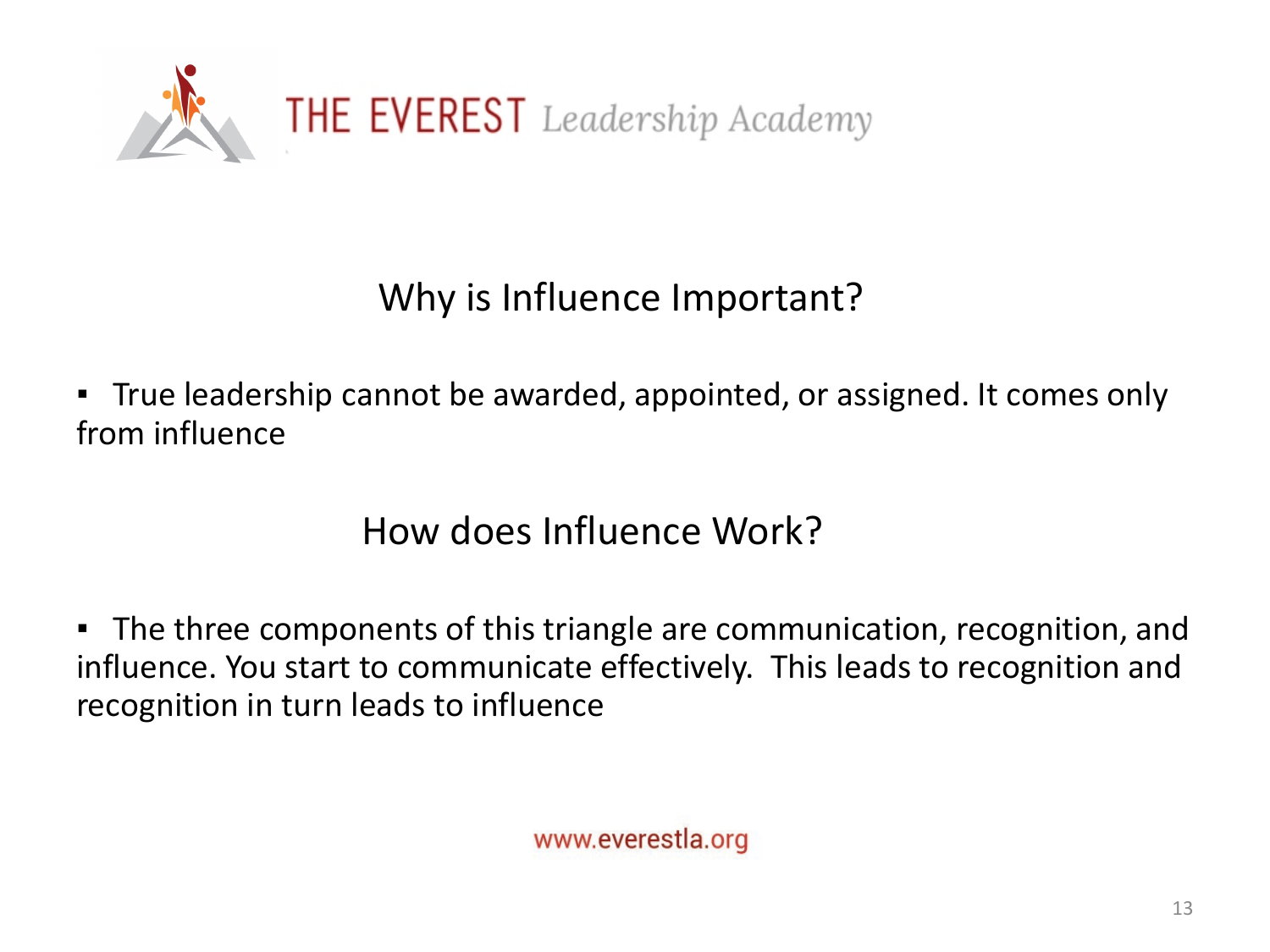

#### The Five Levels of Leadership

- 1. Position people follow because they have to
- 2. Permission people follow because they want to
- 3. Production people follow because of what you have done for the organization
- 4. People development people follow because of what you have done for them
- 5. Personhood / respect
	- □ Your followers are loyal
	- $\Box$  You have spent years mentoring and molding leaders
	- $\Box$  Your greatest joy comes from watching others grow and develop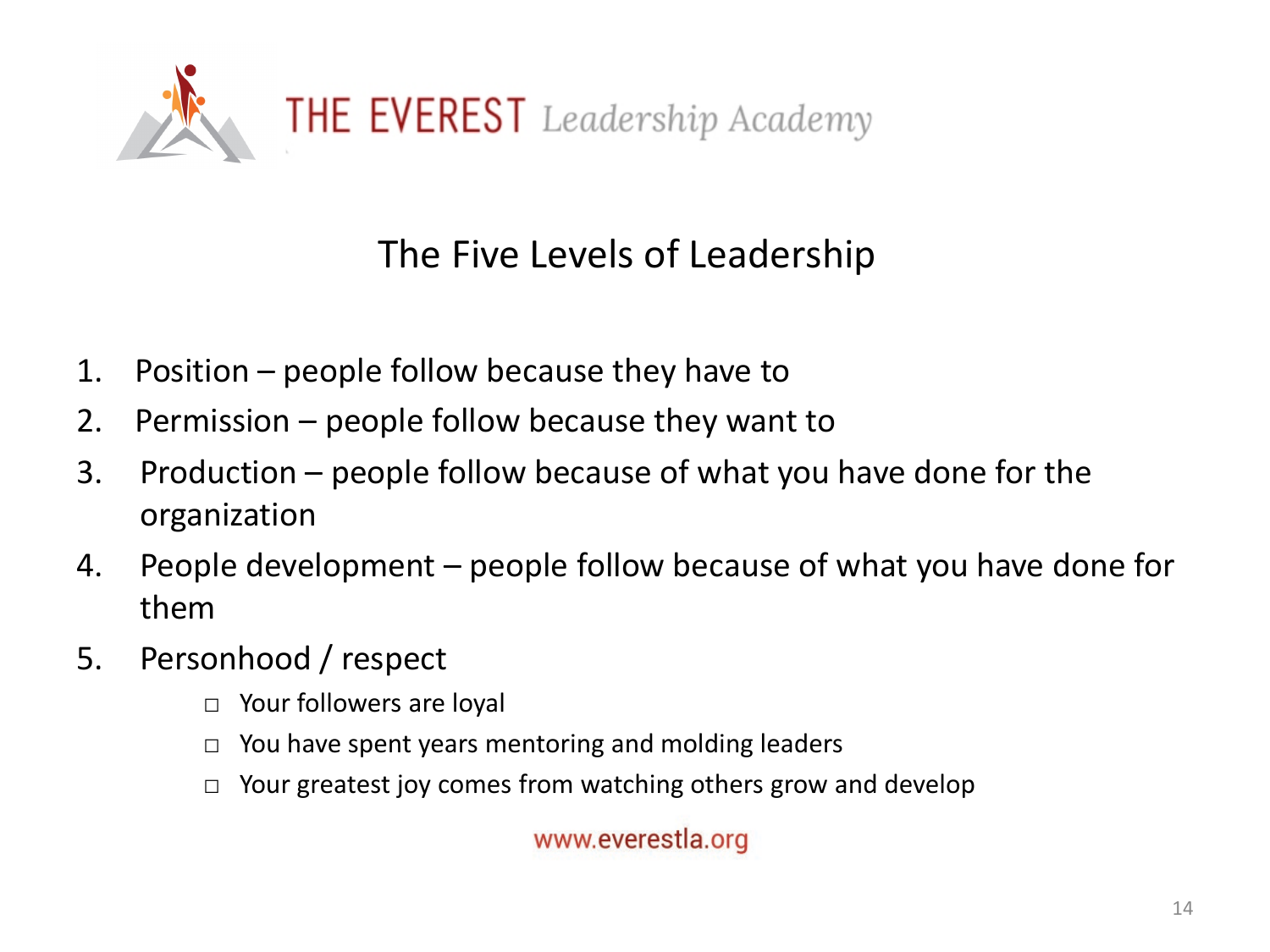

### How Can I Extend My Influence?

- You will not advance far in your career if you cannot work through others
- The act of empowering others changes lives, and it's a win-win situation for you and the people you empower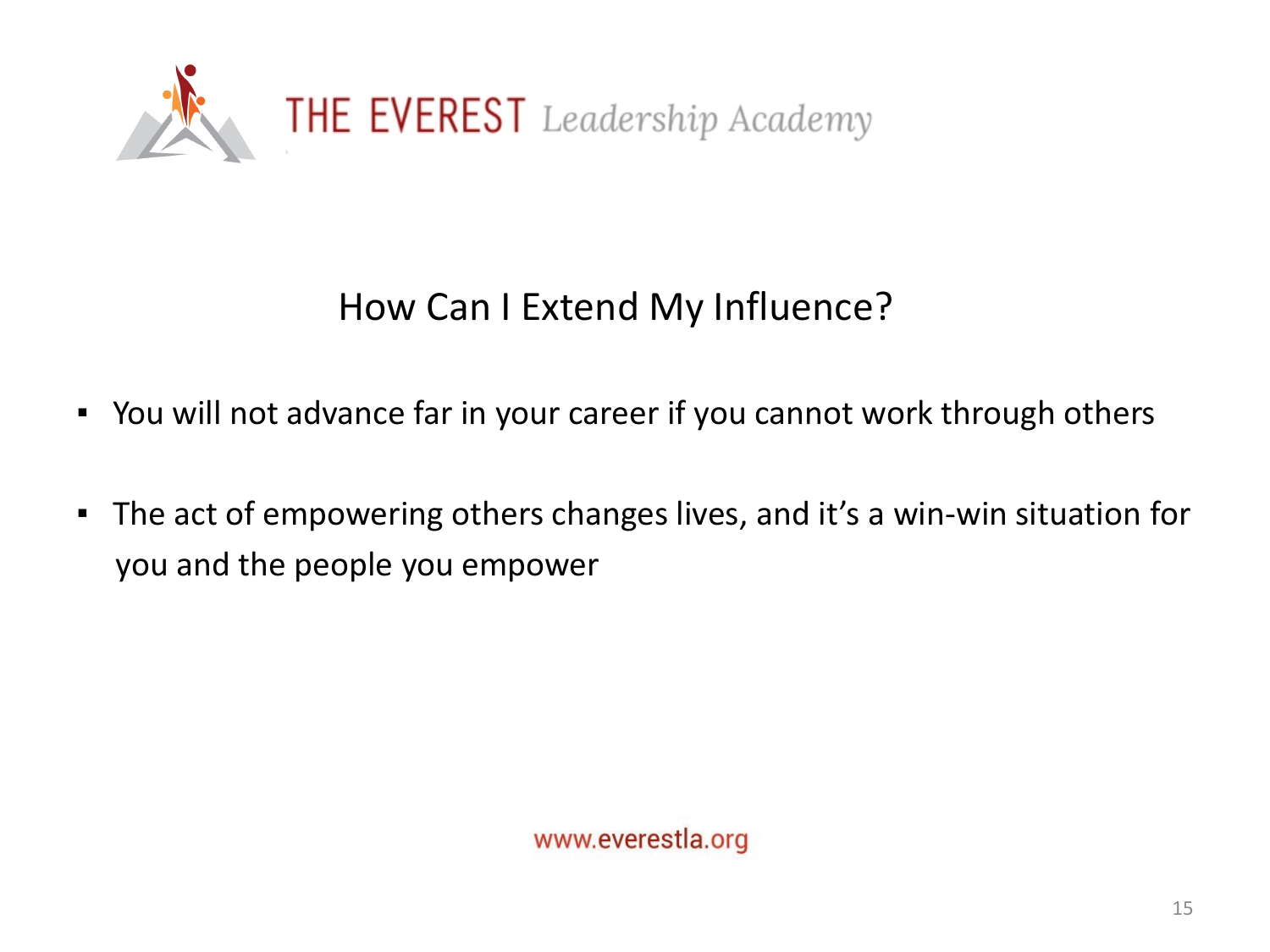

## Qualifications Of An Empowerer

- Position
	- $\Box$  You cannot empower people whom you don't lead
- Relationship
	- $\Box$  A relationship should be solid enough for you to be able to lead them
	- □ When you value people and your relationships with them, you lay the foundation for empowering others
- Respect
	- $\Box$  Mutual respect is essential to the empowerment process
- Commitment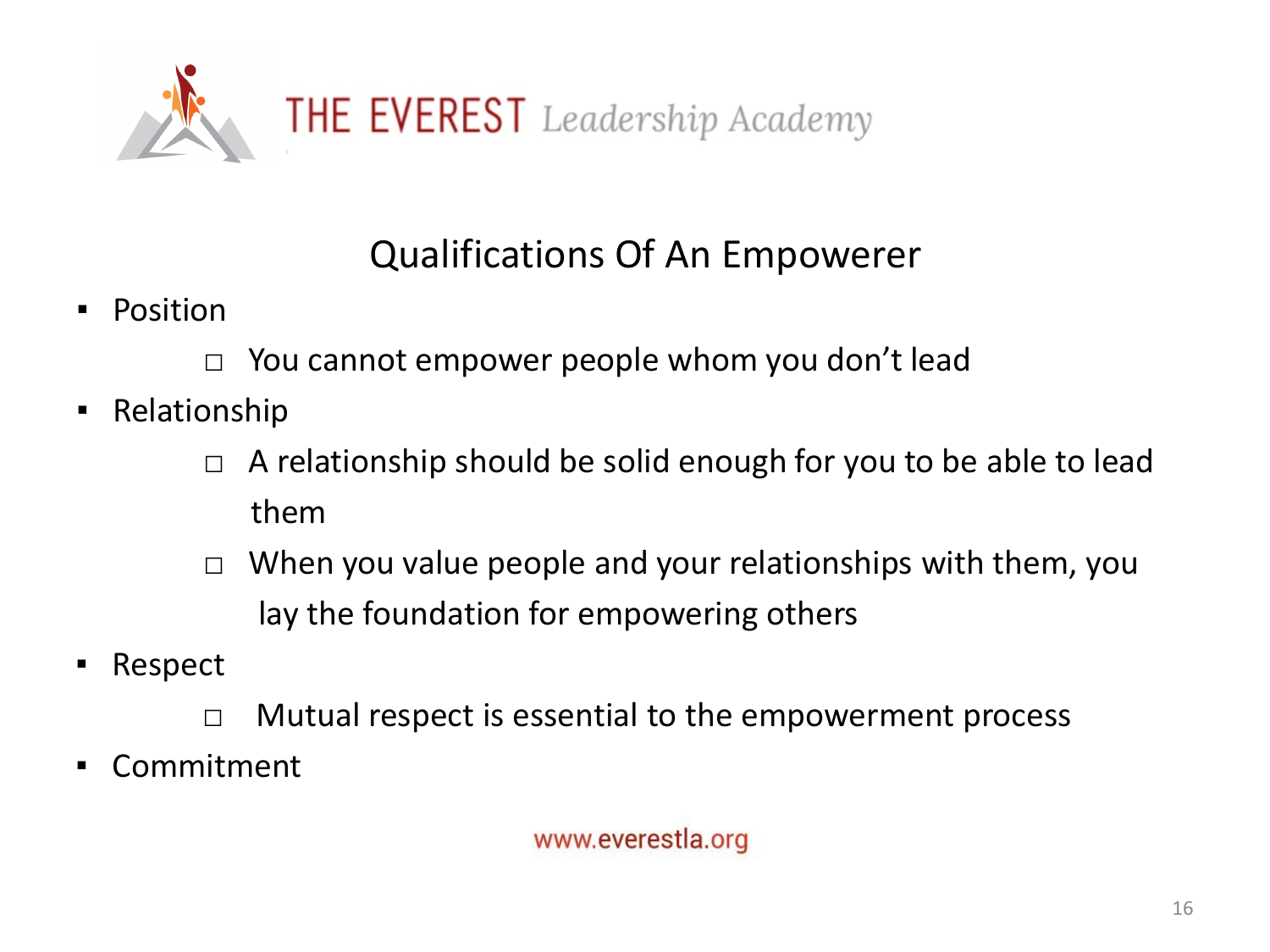

## The Right Attitude

- To become a successful leader you need to have the right attitude
	- $\Box$  Do I believe in people and feel that they are assets?
	- $\Box$  Do I believe that empowering others can accomplish more than individual achievement?
	- □ Do I actively search for potential leaders to empower?
	- $\Box$  Would I be willing to raise others to a level higher than my own level of leadership?
	- □ Would I be willing to invest and develop potential leaders?
	- $\Box$  Would I be willing to let others get credit for what I taught them?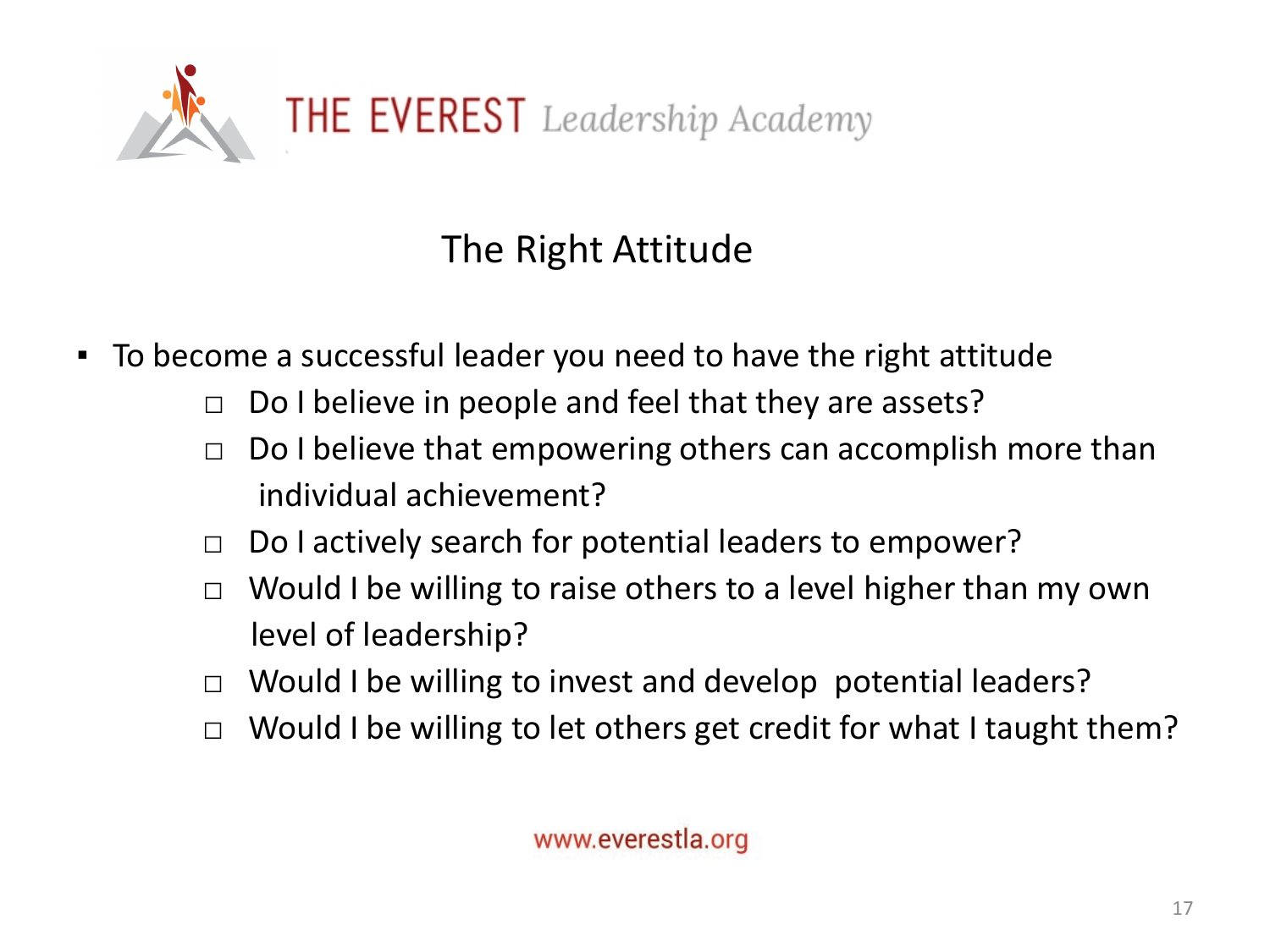

## The Right Attitude

- □ Do I allow others freedom of personality and process, or do I have to be in control?
- $\Box$  Would I be willing to publicly give my authority and influence to potential leaders?
- □ Would I be willing to let others work me out of a job?
- $\Box$  Would I be willing to hand the leadership baton to the people I empower and truly root for them?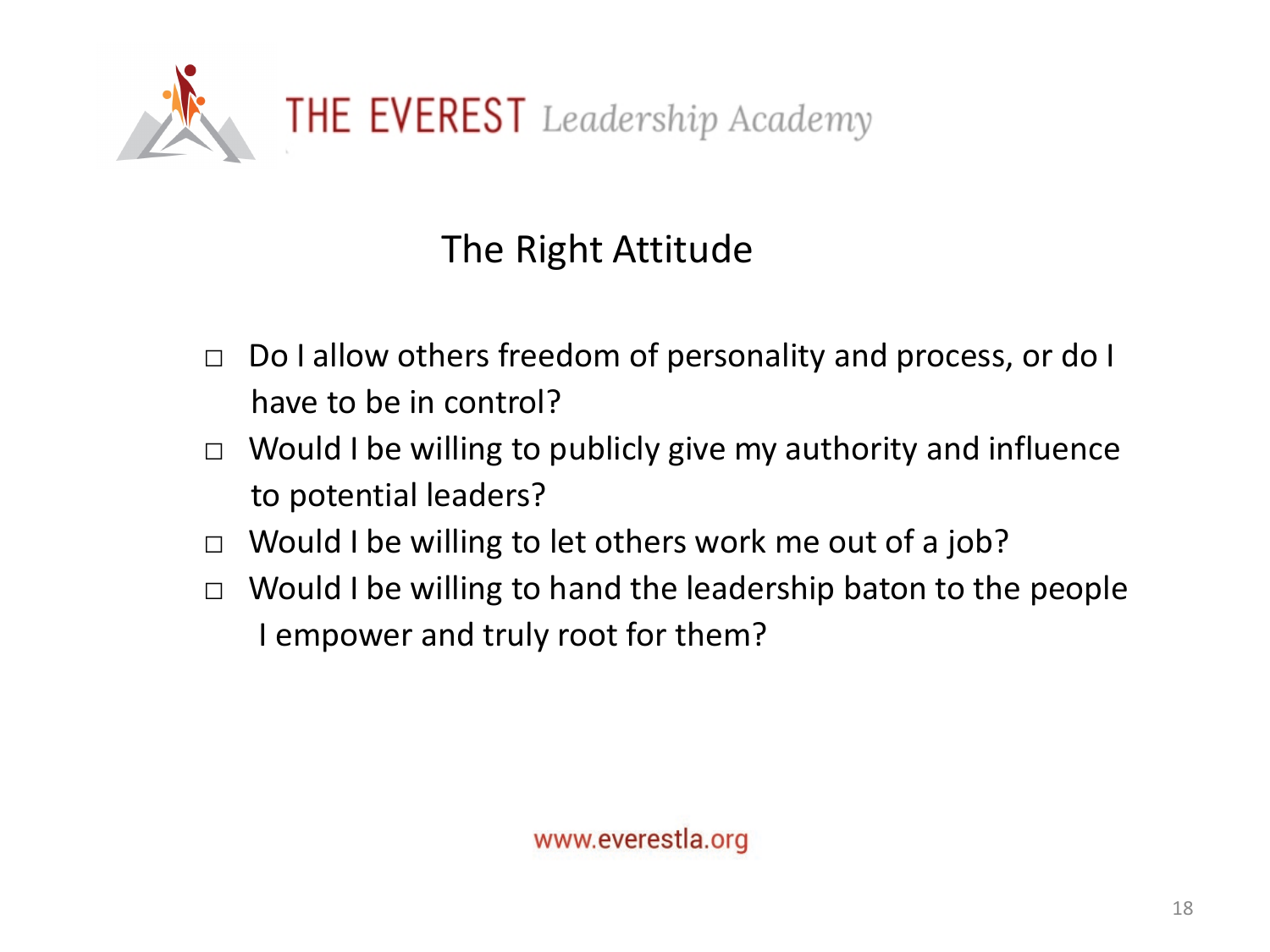

#### How To Empower Others to Their Potential

**.** Hand over relatively small, simple tasks in the beginning and progressively increase their responsibilities and authority

#### 1. Evaluate them

- $\Box$  Knowledge probe through questioning
- $\Box$  Skill reconcile to ensure people have what they need to succeed
- $\Box$  Desire must have a desire to succeed

#### 2. Model for them

 $\Box$  model the attitude and work ethic you would like them to embrace